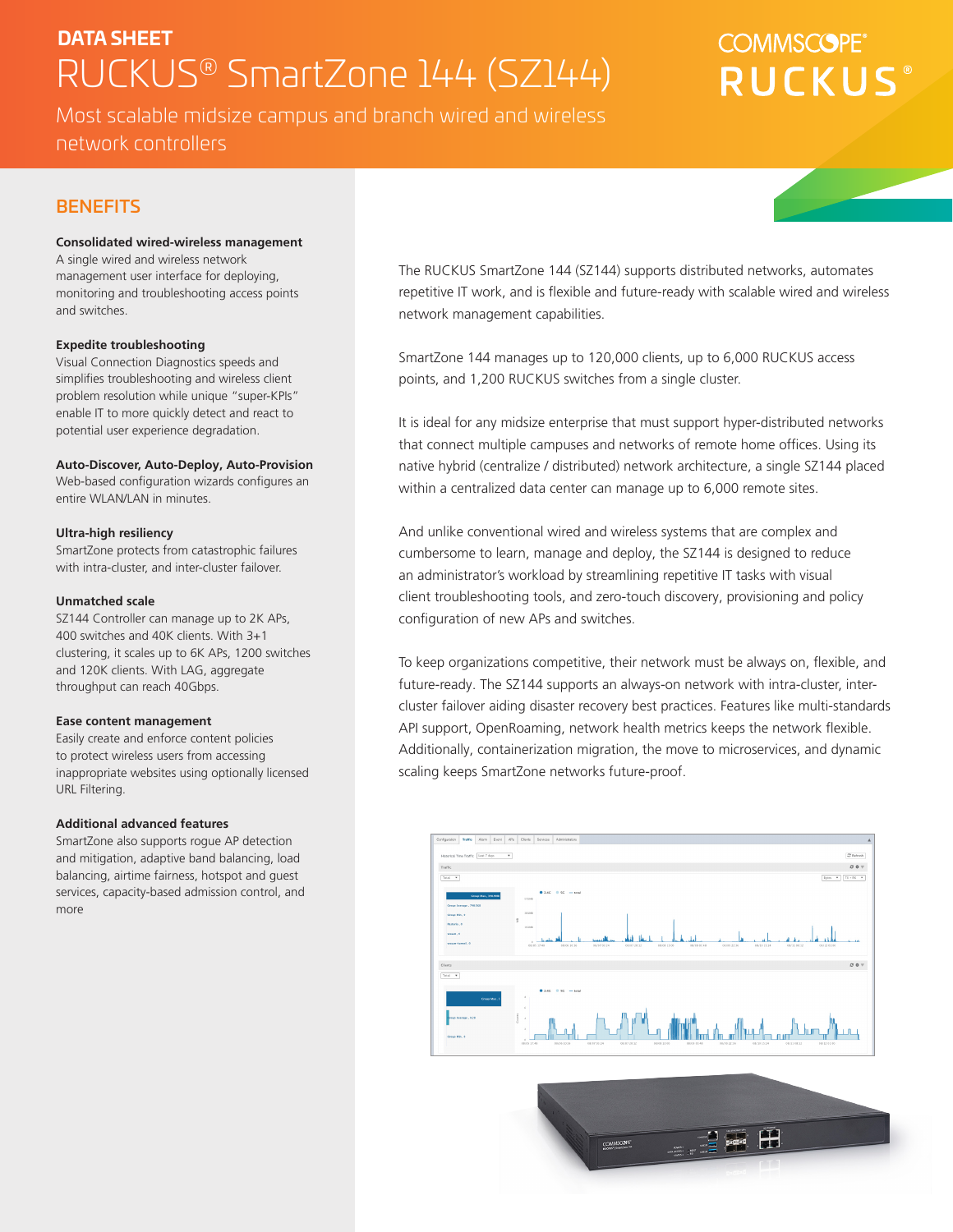## HARDWARE FEATURES

- · 1RU rack-mountable chassis footprint
- · Redundant removable fans
- · Easy discovery from PC using UPnP
- · One-year warranty coverage

## SOFTWARE FEATURES

- · Simplified, Intuitive GUI
- · Installation Wizard
- · Ruckus SPoT LBS Location support
- · WIDS/WIPS (Rogue AP Detection/ Prevention)
- · Bonjour Gateway (at AP)
- · Capacity-based client admission control
- · Band Balancing
- · Internal Captive Portal (Radius, AD, LDAP, Local DB)
- · AP Survivability for Guest, Captive Portal
- · Zero-IT (using 802.1x)
- · User Roles
- · Device Policy Control
- · Per WLAN ACL Support (L2 white/black list, L3, L4)
- · Multi-hop for mesh testing
- · Force DHCP
- · AP discovery
- · Restful/JSON API



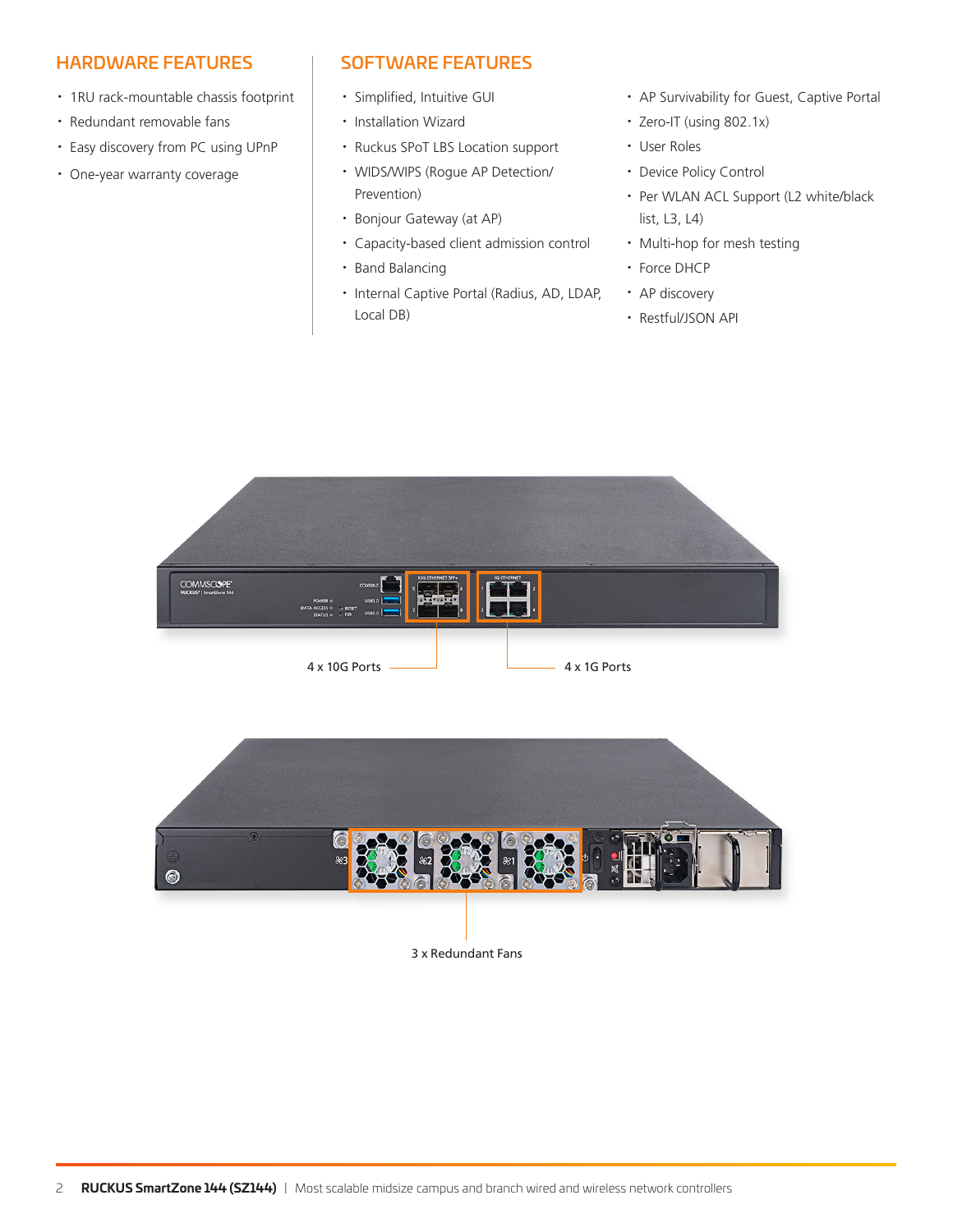| <b>Product Information</b> |                                                                                                                                                                                                                                                                                                                                                                                                                                                                            |
|----------------------------|----------------------------------------------------------------------------------------------------------------------------------------------------------------------------------------------------------------------------------------------------------------------------------------------------------------------------------------------------------------------------------------------------------------------------------------------------------------------------|
| Products                   | • P01-S144-XX00 - SmartZone 144 - $(4x)$ 1GbE & $(4x)$ 10GbE ports                                                                                                                                                                                                                                                                                                                                                                                                         |
| Management Licenses        | L09-0001-SG00: Access Point Management license for SZ-100/vSZ 3.X, 1 RUCKUS AP access<br>point<br>• L09-0001-SGCX: Switch Management license for SZ-100/vSZ 3.X, 1 RUCKUS ICX switch<br>L09-0001-RXGW: Soft GRE tunnel license from AP to 3rd Party concentrator                                                                                                                                                                                                           |
| Accessories & Spares       | 902-S110-0000: KIT Spare (FRU) AC Power Supply unit for SZ144<br>902-S120-0000: KIT Spare (FRU) Fan Unit for SZ144)                                                                                                                                                                                                                                                                                                                                                        |
| URL Filtering              | • S01-URL1-1LSZ: SmartZone URL Filtering 1 year subscription for 1 AP<br>· S01-URL1-3LSZ: SmartZone URL Filtering 3 year subscription for 1 AP<br>· S01-URL1-5LSZ: SmartZone URL Filtering 5 year subscription for 1 AP<br>· S01-URL1-1LSZ: SmartZone URL Filtering 1 year subscription renewal for 1 AP<br>· S01-URL1-3LSZ: SmartZone URL Filtering 3 year subscription renewal for 1 AP<br>· S01-URL1-5LSZ: SmartZone URL Filtering 5 year subscription renewal for 1 AP |

| Capacity                  | SZ144                                                        |
|---------------------------|--------------------------------------------------------------|
| Managed APs               | • Up to 2,000 per controller<br>• Up to 6,000 per cluster    |
| Managed Switches          | • Up to 400 per controller<br>Up to 1200 per cluster         |
| WLANs (BSSIDs)            | $\cdot$ Up to 2,048                                          |
| <b>VLANS</b>              | $\cdot$ Up to 4,096                                          |
| <b>Concurrent Devices</b> | • Up to 40,000 per controller<br>• Up to 120,000 per cluster |

| Key Functionality                            |                                                                                                                                                                                                                                                                                                                                                                 |
|----------------------------------------------|-----------------------------------------------------------------------------------------------------------------------------------------------------------------------------------------------------------------------------------------------------------------------------------------------------------------------------------------------------------------|
| Device Management                            | · RUCKUS Wi-Fi APs supported: R850, R750, R730, R720, R710, R650, R610, R550, R510,<br>R320, R310, M510, H510, C110, H320, E510, T811CM, T750, T750SE, T710, T710S, T610,<br>T610S, T504, T310, T301, FZM300, FZP300<br>• RUCKUS ICX 700 series switches running FastIron 8.0.80 and above supported; FastIron<br>80.0.90a required for Zero-Touch Provisioning |
| Device Type Support                          | · Wi-Fi APs, Switches                                                                                                                                                                                                                                                                                                                                           |
| Controller Expansion                         | • Up to 4 controllers in N+1 active-active mode, supporting non-disruptive capacity expansion                                                                                                                                                                                                                                                                   |
| Controller Redundancy                        | • 3+1 distributed data preserving with N+1 redundancy within a cluster                                                                                                                                                                                                                                                                                          |
| Data Offload                                 | • Local offload of traffic directly to the Internet                                                                                                                                                                                                                                                                                                             |
| AP                                           | · WPA, WPA2-AES, 802.11i, 802.1x/EAP, PSK, WISPr, WEP, WPA3, Enhanced Open, MAC<br>Address*<br>• Fast EAP-SIM re-authentication<br>• EAP-SIM, EAP-AKA, EAP-AKA over WLAN for 802.1x<br>• Wi-Fi Locations with the SZ AAA-Proxy functionality enabled                                                                                                            |
| User Database                                | • Internal database up to 25,000 users<br>· External: RADIUS, LDAP, Active Directory                                                                                                                                                                                                                                                                            |
| <b>Access Control</b>                        | • L2 (MAC address-based) L3/4 (IP and<br>• Time-based WLANs<br>Protocol based)<br>• Device type access policies<br>• L2 client isolation<br>· Two-factor authentication password, SMS<br>· Management interface access control                                                                                                                                  |
| Wireless Intrusion Detection (WIDS/<br>WIPS) | • Rogue AP detection / prevention<br>• Ad hoc detection<br>• Evil-twin/AP spoofing detection                                                                                                                                                                                                                                                                    |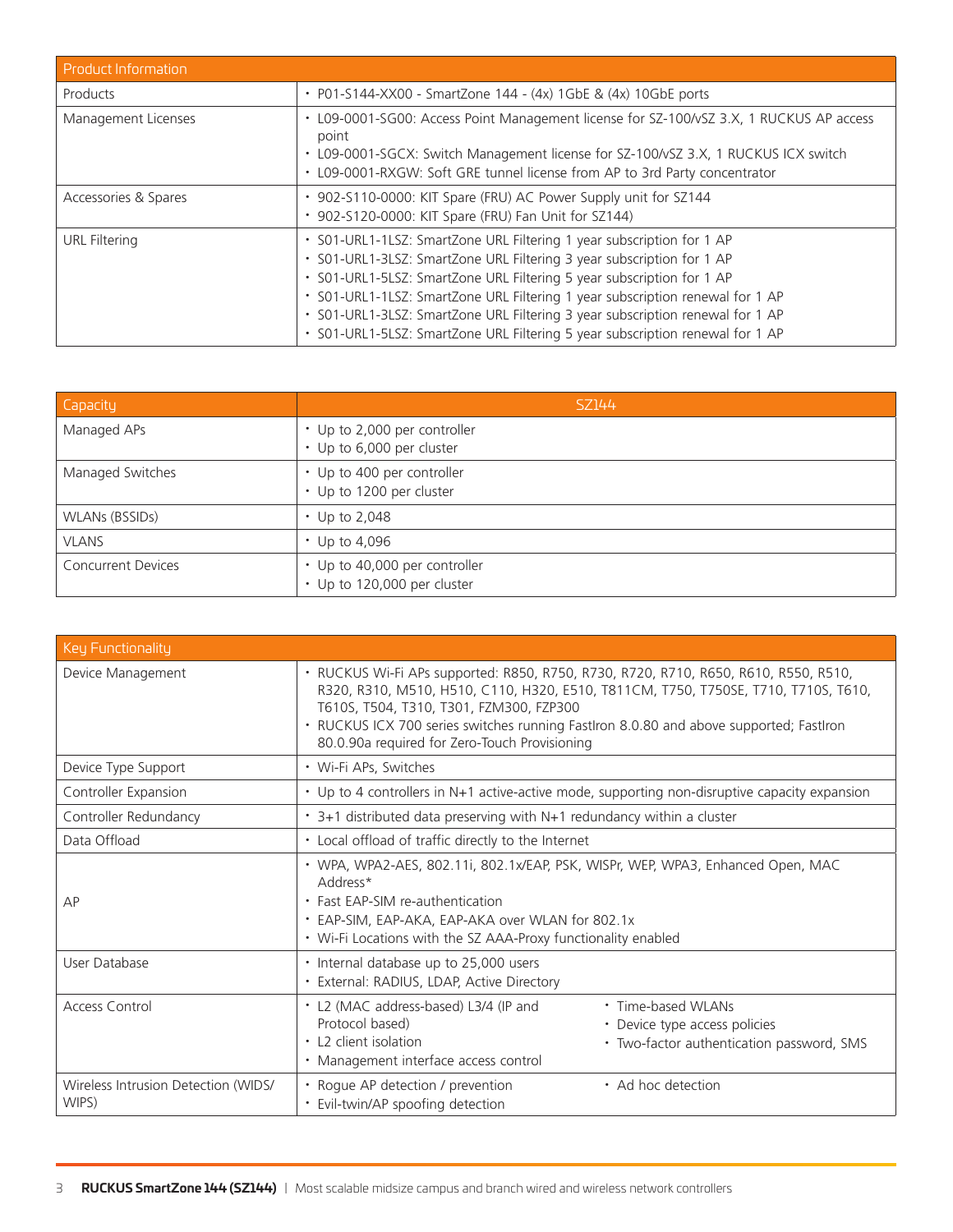| Key Functionality (continued)    |                                                                                                                                                                                                                                          |                                                                                                                                                                                                       |
|----------------------------------|------------------------------------------------------------------------------------------------------------------------------------------------------------------------------------------------------------------------------------------|-------------------------------------------------------------------------------------------------------------------------------------------------------------------------------------------------------|
| <b>AAA</b>                       | • RADIUS (primary and backup)                                                                                                                                                                                                            |                                                                                                                                                                                                       |
| Hotspot                          | • WISPr, Wi-Fi CERTIFIED, Passpoint™, HotSpot 2.0*                                                                                                                                                                                       |                                                                                                                                                                                                       |
| <b>Guest Access</b>              | · Supported                                                                                                                                                                                                                              |                                                                                                                                                                                                       |
| Captive Portal                   | · Supported                                                                                                                                                                                                                              |                                                                                                                                                                                                       |
| Mesh                             | · Self-healing, Self-forming, Zero-touch provisioning                                                                                                                                                                                    |                                                                                                                                                                                                       |
| Media                            | · 802.11e/WMM, U-APSD, Wi-Fi Calling Prioritization*                                                                                                                                                                                     |                                                                                                                                                                                                       |
| mDNS Bonjour Fencing             | · Supported                                                                                                                                                                                                                              |                                                                                                                                                                                                       |
| <b>WISPr</b>                     | • WISPr authentication, SZ downlink AP Survivability*                                                                                                                                                                                    |                                                                                                                                                                                                       |
| Software Queues                  | • Per traffic type (4), per client                                                                                                                                                                                                       |                                                                                                                                                                                                       |
| SmartCast Traffic Classification | • Automatic, heuristics and TOS based or VLAN-defined                                                                                                                                                                                    |                                                                                                                                                                                                       |
| Rate Limiting                    | · Supported                                                                                                                                                                                                                              |                                                                                                                                                                                                       |
| <b>WLAN Prioritization</b>       | • Supported                                                                                                                                                                                                                              |                                                                                                                                                                                                       |
| Client Load Balancing            | • Automatic                                                                                                                                                                                                                              |                                                                                                                                                                                                       |
| <b>Band Load Balancing</b>       | • Supported                                                                                                                                                                                                                              |                                                                                                                                                                                                       |
| AP Provisioning                  | • L3 or L2 auto-discovery<br>• Auto-software upgrade                                                                                                                                                                                     | · Automatic channel optimization                                                                                                                                                                      |
| Configuration Management         | · Secure multi-operator login (RBAC)<br>· Large scale (bulk) AP management tools<br>• Switch software and firmware upgrades<br>Switch configuration management<br>• Per zone firmware versioning control<br>• Configuration audit trails | • Alarm and event notification (SNMP V1 / V2<br>/ V3)<br>• Event Logging (Syslog)<br>· Integrated on-board remote accessible EMS<br>functionality<br>· RESTful APIs (JSON)<br>• Web-UI<br>$\cdot$ CLI |

\* SmartZone controllers do not contain embedded radios or antennas

| <b>Physical Characteristics</b>  |                                                                                                                                                                                      |
|----------------------------------|--------------------------------------------------------------------------------------------------------------------------------------------------------------------------------------|
| Power                            | • (FRU Option) AC hot-swappable power supply<br>• AC power consumption: 135W<br>Power Rating: 100-127VAC/200-240VAC, 47-63HZ                                                         |
| <b>Dimensions</b>                | 1RU rack mountable: 435 mm (W) x 522 mm (D) x 44 mm (H); 17.13 in (W) x 20.55 in (D) x<br>1.73 in $(H)$                                                                              |
| Weight                           | • 6.97 kg, 15.37 lb                                                                                                                                                                  |
| Connections                      | $\cdot$ 4 - 1GbE ports<br>$\cdot$ 4 - 10GbE ports                                                                                                                                    |
| <b>LED</b>                       | • Front panel LEDs, one rear LED                                                                                                                                                     |
| Fans                             | · Three (Field-Swappable fans FRU 902-S120-0000)                                                                                                                                     |
| Mean-Time-Between-Failure (MTBF) | • At 25C: 167,007 hours<br>• With 2x fans and 1x AC power supply unit                                                                                                                |
| <b>Environmental Conditions</b>  | Operating Temperature: $0^{\circ}$ C (32 $^{\circ}$ F) – 40 $^{\circ}$ C (104 $^{\circ}$ F)<br>Operating Humidity: 5% to 95%, noncondensing<br>Humidity storage: 95%, non-condensing |